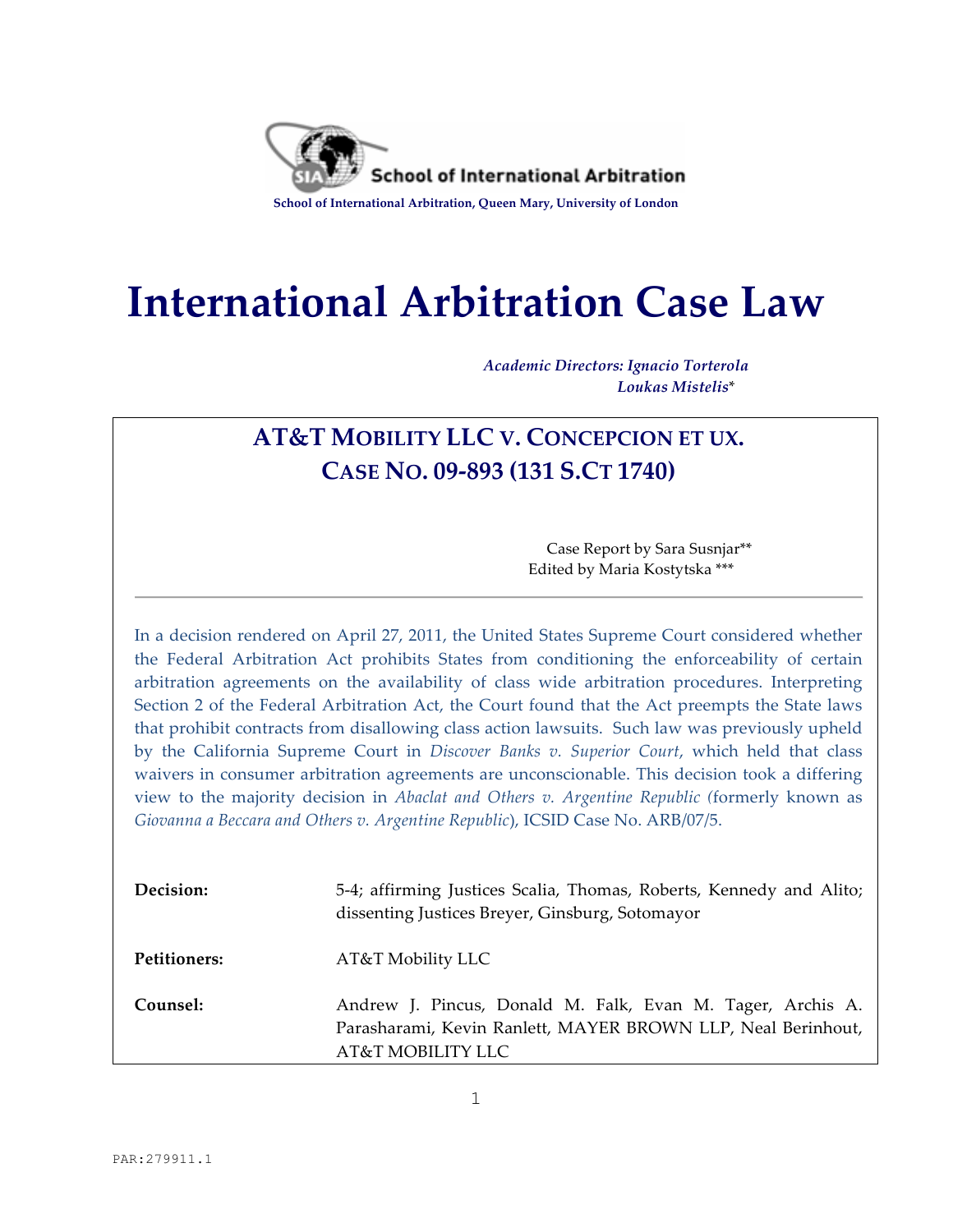| Respondent: | Vincent and Liza Concepcion                                                                                                                                                                                                 |
|-------------|-----------------------------------------------------------------------------------------------------------------------------------------------------------------------------------------------------------------------------|
| Counsel:    | Deepak Gupta, Scott L. Nelson, Gregory A. Beck, PUBLIC CITIZEN<br>LITIGATION GROUP, Kirk B. Hulett, Sarah P. Weber, HULETT<br>HARPER STEWART, Craig M. Nicholas, Matthew B. Butler, Alex M.<br>Tomasevic, NICHOLAS & BUTLER |

- \* Directors can be reached by email at ignacio.torterola@internationalarbitrationcaselaw.com and loukas.mistelis@internationalarbitrationcaselaw.com.
- \*\* Sara Susnjar is an Associate at Winston & Strawn LLP focusing on international arbitration and international business transactions. She can be reached at **ssusnjar@winston.com** or +33 (0)1 53 64 81 33.
- \*\*\* Maria Kostytska is Of Counsel at Winston & Strawn LLP, specializing in investor-State arbitration. She can be reached at mkostytska@winston.com or +33 (0)1 53 64 82 44.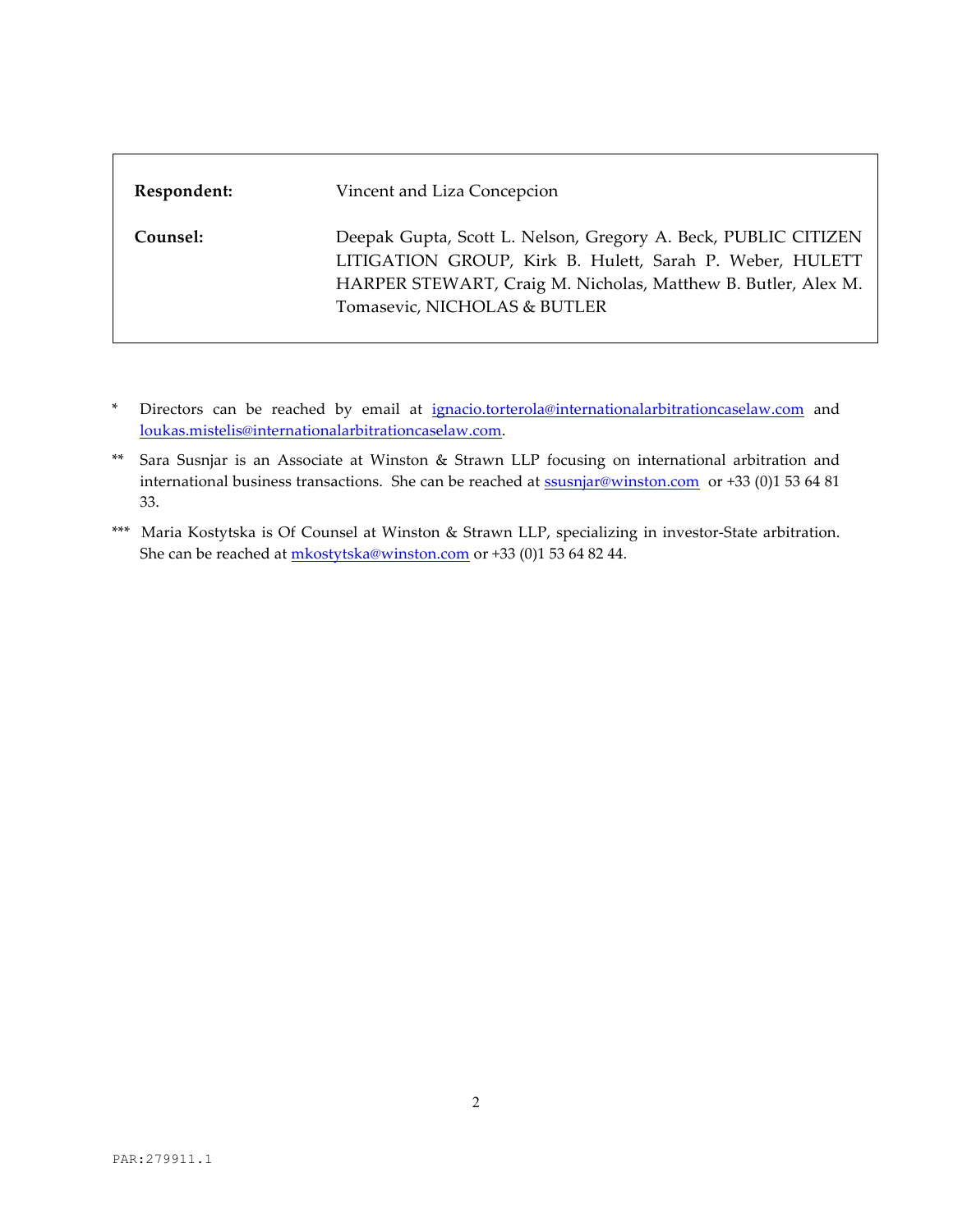### **INDEX**

| 2. |  |  |
|----|--|--|
| 3. |  |  |
|    |  |  |
|    |  |  |
| 4. |  |  |
| 5. |  |  |
|    |  |  |
|    |  |  |
|    |  |  |
|    |  |  |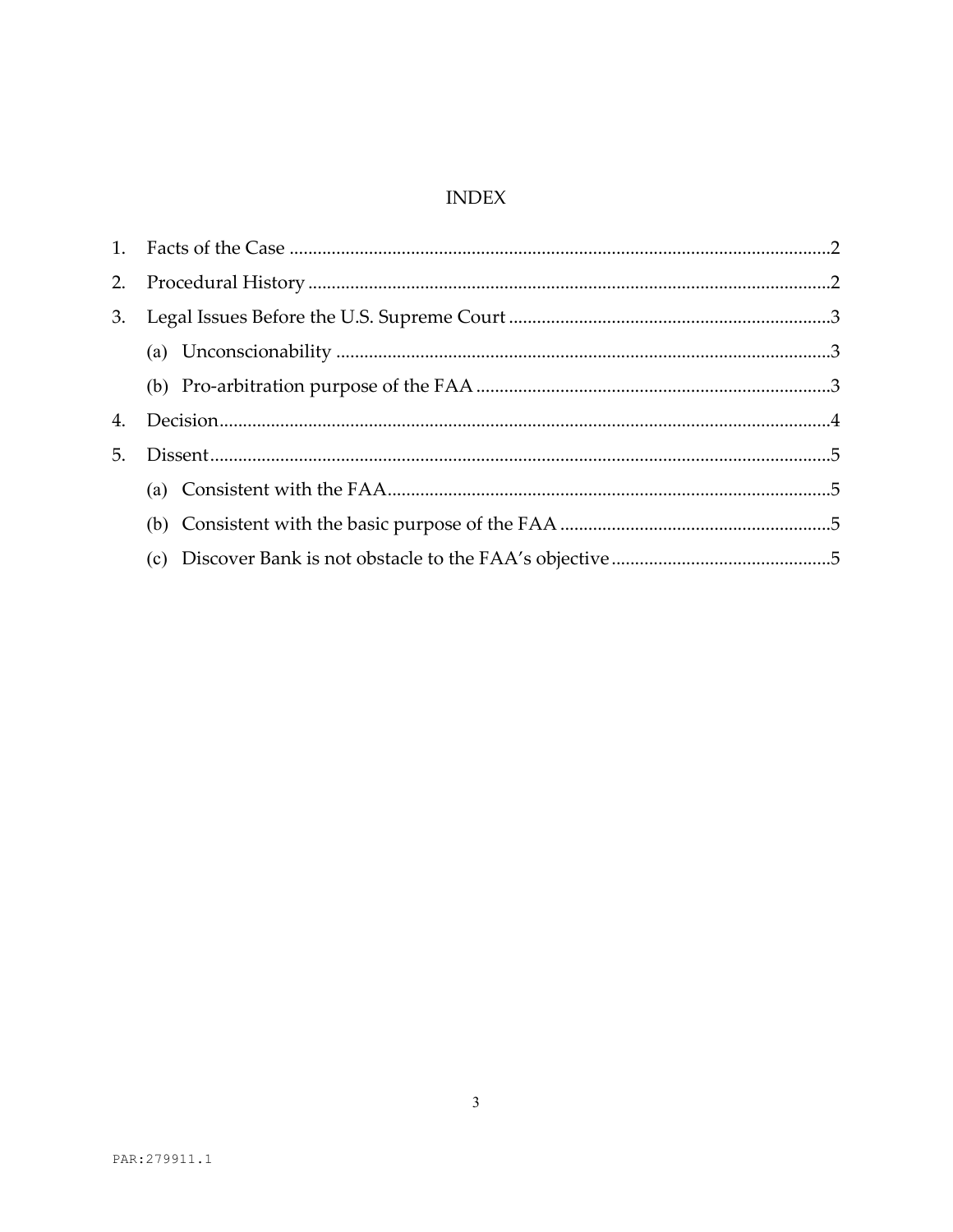#### *1. Facts of the Case*

In February 2002, Vincent and Liza Concepcion (the "Concepcions") entered into an agreement for the sale and servicing of cellular telephones ("Agreement") with Cellular Wireless (acquired by AT&T in 2005 and renamed AT&T Mobility LCC ("AT&T") in 2007). The Agreement provided for arbitration of all disputes between the parties, but required that claims be brought in the parties' "individual capacity, and not as a plaintiff or class member in any purported class or representative proceeding."*<sup>1</sup>*

The Agreement allowed for unilateral amendments by AT&T. Some of these unilateral amendments were later made to the arbitration provisions after the conclusion of the Agreement. The revised Agreement provided that the "customers may initiate dispute proceedings by completing a one-page Notice of Dispute form available on AT&T's Web site."*<sup>2</sup>* The Agreement also contained other more detailed provisions stating that: in the event that the parties proceeded to arbitration, AT&T had to cover all costs for non-frivolous claims; the arbitration had to take place in the country where the customer was billed; for claims less than \$10,000, the customer could choose if the arbitration would be in person, by telephone, or only by written submission; in lieu of arbitration, either party could bring a claim in small claims court; and the arbitrator could grant any form of individual relief (including injunctions and punitive damages). Nowhere did the Agreement state that disputing customers may initiate arbitration class action or any other class action procedures.

Even though the Agreement the Concepcions entered into was for free phones, the Concepcions were nonetheless charged \$30.22 in sales tax. The sales tax was based on the phones' retail value. Failing to reach a suitable settlement with AT&T, in March 2006, the Concepcions chose to litigate.

#### *2. Procedural History*

In March 2006, the Concepcions filed a complaint against AT&T in the United States District Court for the Southern District of California. The plaintiffs then sought to consolidate this complaint with a punitive class action, alleging that "AT&T had engaged in false advertising and fraud on the basis of the charged sales tax on the free phones".*<sup>3</sup>*

However, in Match 2008, AT&T moved to compel arbitration under the abovementioned terms of the Agreement. This motion was opposed by the Concepcions, who contended that the arbitration agreement was unconscionable and unlawfully exculpatory under California law because it disallowed classwide procedures. The district court denied AT&T's motion and held that the arbitration provision was unconscionable. The Court relied heavily on the California Supreme Court's decision in *Discover Bank v. Superior Court*, 36 Cal. 4th 148, 113 P. 3d 1100 (2005),

i

<sup>&</sup>lt;sup>1</sup> Decision ¶ 1744.

 $^2$  *Id.* 

<sup>3</sup> *Id*.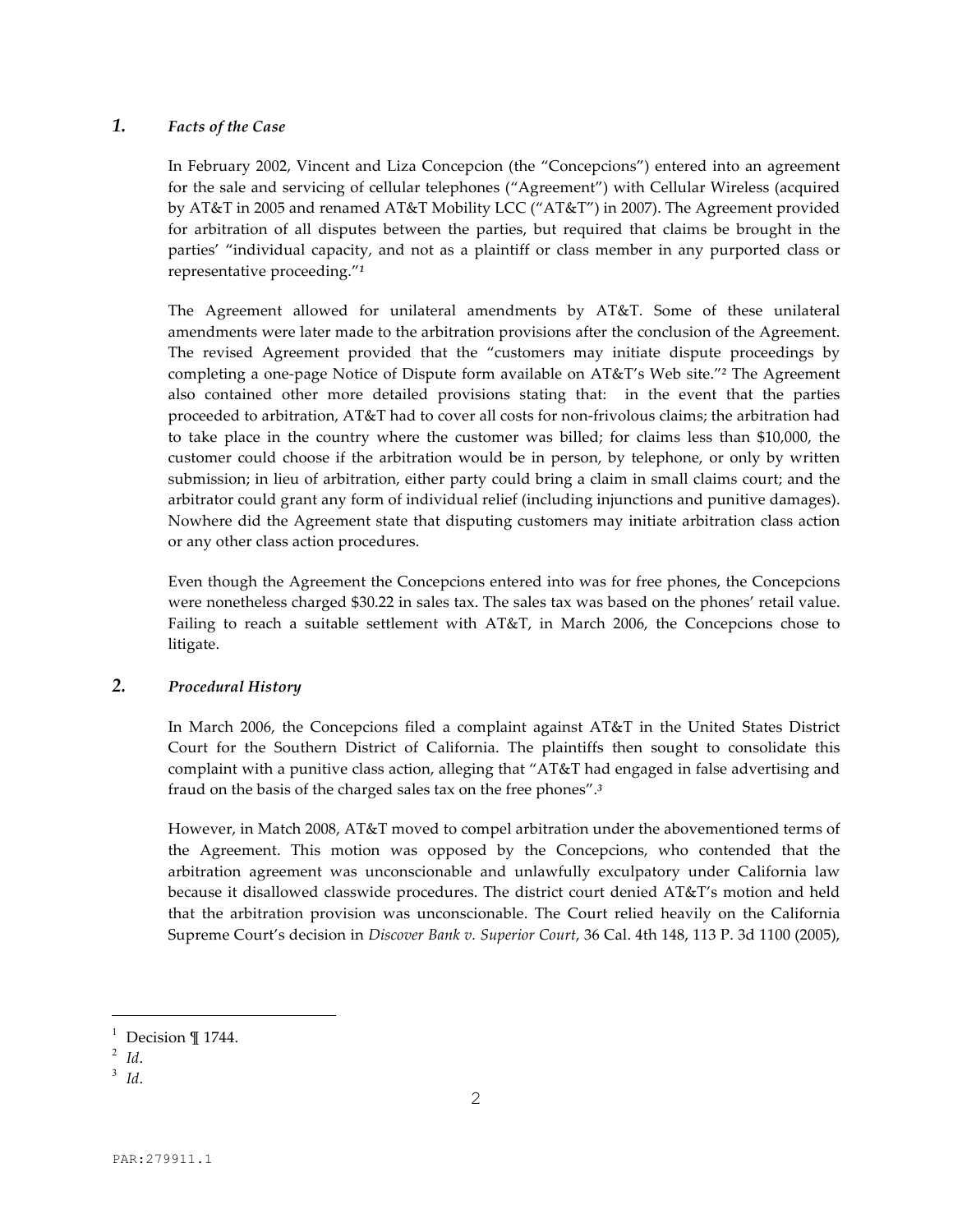where the court found that the arbitration provision was unconscionable because AT&T had not shown that bilateral arbitration adequately substituted for the deterrent effects of class actions.*<sup>4</sup>*

AT&T appealed, contending that the Federal Arbitration Act ("FAA") preempts state law. On October 27, 2009, he Ninth Circuit affirmed, also finding the arbitration provision unconscionable under California law.

#### *3. Legal Issues Before the U.S. Supreme Court*

AT&T petitioned to the U.S. Supreme Court arguing that the Concepcion's interpretations of California law discriminated against arbitration and that the Ninth Circuit judgment be reversed. The Supreme Court granted *certiorari*.

#### *(a) Unconscionability*

Before the Supreme Court, the Concepcions argued that the lower courts should have refused enforcement of the arbitration provision of the AT&T contract because it was unconscionable when it was made. The Concepcions invoked *Discover Bank*, which placed arbitration agreements with class action waivers on the exact same footing as contracts that bar class action litigation outside the context of arbitration.5 Therefore, they argued, California's unconscionably doctrine and California's policy against exculpation would be grounds for the revocation of the arbitration agreements.<sup>6</sup> They further cited Section 2 of the FAA which permits arbitration agreements to be unenforceable "upon such grounds as exist at law or in equity for the revocation of any contract".*<sup>7</sup>* The Concepcions's advanced an argument, based on *Discover Bank,* stating that under California law unconscionability requires a procedural element, focusing on oppression or surprise that resulted from unequal bargaining power and substantive elements, focusing on overly-harsh and one-sided results; the former which was present to find the arbitration agreement unconscionable.<sup>8</sup>

#### *(b) Pro-arbitration purpose of the FAA*

The Court rejected the Concepcions' argument and upheld the arbitration provision; raising as AT&T argued, that the FAA preempts state law. It found that the overarching purpose of the FAA is to ensure the enforcement of arbitration agreements "according to their terms as to facilitate streamlined proceedings".*<sup>9</sup>* Therefore, the availability of classwide arbitration, contrary to the Concepcions' suggestion, would interfere with fundamental attributes of arbitration and thus contradict the FAA. In this case, this is especially true since classwide arbitration was never mentioned in the Agreement.

i

 $^4$  Decision ¶ 1745.

<sup>5</sup> *Id.*

 $6$  Decision  $\P$  1746.

<sup>7</sup> *Id.*

<sup>8</sup> *Id.*

 $9$  Decision ¶ 1748.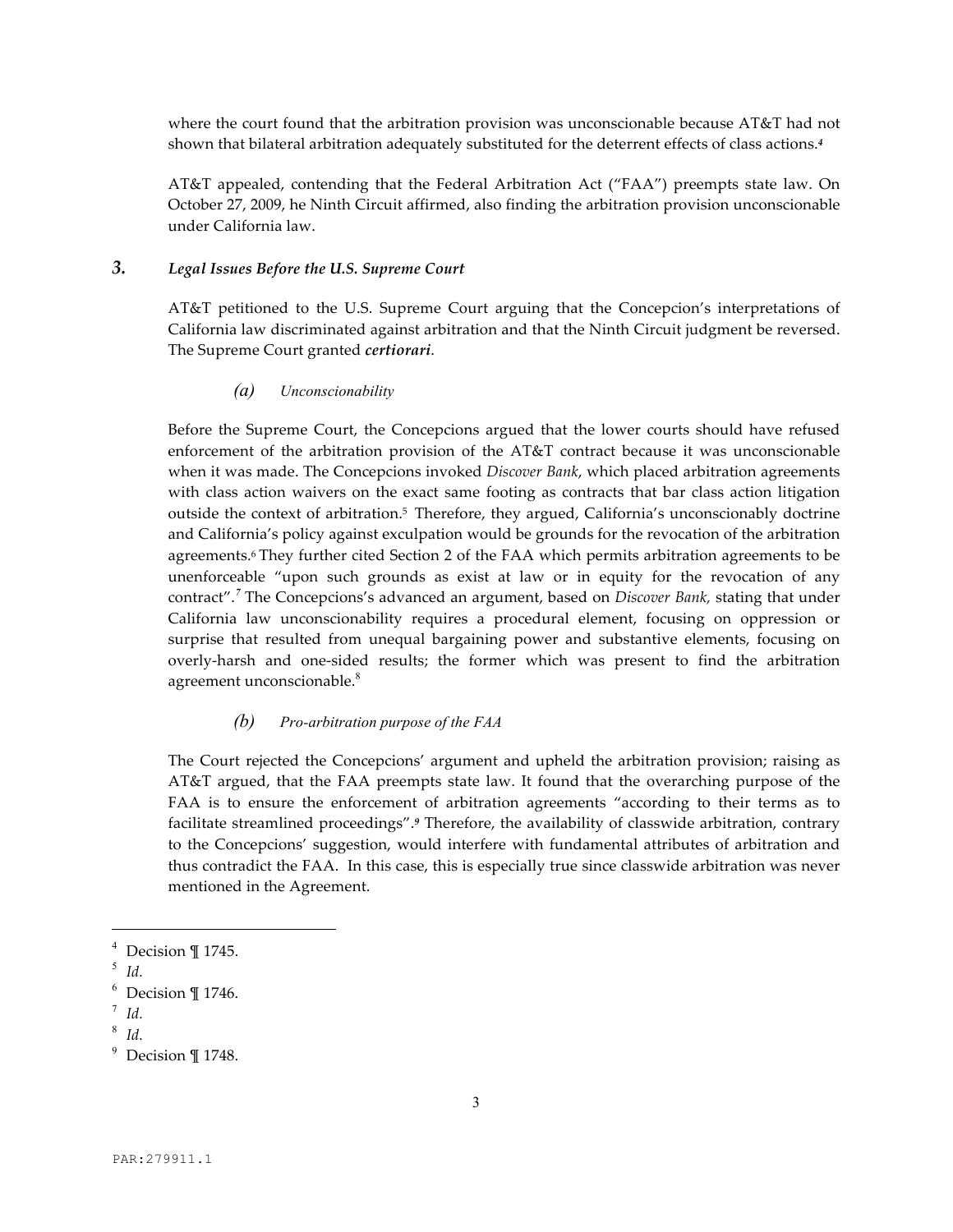The Court recalled that the FAA was enacted in 1925 in response to widespread judicial hostility to arbitration as a means of promoting arbitration and ensuring that private arbitration agreements are enforced to their terms.<sup>10</sup> The Court went on to also quote FAA's text Section 2, which makes arbitration agreements "valid, irrevocable and enforceable"<sup>11</sup> as written, and the courts therefore must stay litigation of arbitral claims pending arbitration pursuant to the terms of the agreement, and must also compel arbitration upon motion of either party to the agreement.12

The Court further acknowledged the two goals of the FAA one being the enforcement of private agreements and the other being the efficient and speedy resolution, were both frustrated by the Concepcions.13

Thus, the Court reversed the Ninth Circuit ruling on three grounds. First, the switch from bilateral to class arbitration sacrifices the key advantages of arbitration and makes the process slower, more costly, and more likely to generate "procedural morass" than a final judgment.<sup>14</sup> Second, class arbitration requires procedural formality, which is inconsistent with an informal arbitration provision. If the arbitral procedures are informal, an absent class member would not be bound by the arbitration, especially since it would be difficult for an arbitrator to ensure that third parties' due process rights are protected.15 Finally, class arbitration increases the risk for defendants as informal procedures do have a cost: errors would go uncorrected without the multilayered review.16 While the Court acknowledged that class procedures may not necessarily be incompatible with arbitration, arbitration is a matter of contract and the FAA requires the courts to honor the expectations set forth therein. In this case, such expectations were not present in the Agreement between the Concepcions and AT&T. $^{17}$ 

Therefore, the Court concluded that the *Discover Bank* decision was an obstacle to the "accomplishment and execution" of the FAA.18

#### *4. Decision*

The Court reversed the Ninth Circuit decision. It held that the California law, which regards class-action waivers in arbitration agreements unenforceable and unconscionable, is preempted by the FAA.

i<br>Li

<sup>10</sup> Decision ¶ 1748-1749*.*

<sup>11</sup> Decision ¶ 1748*.*

 $^{12}$  *Id.* 

<sup>&</sup>lt;sup>13</sup> Decision ¶ 1749.

 $14$  Decision ¶ 1751.

<sup>15</sup> *Id.*

<sup>16</sup> Decision ¶ 1752-1753.

<sup>17</sup> *Id.*

<sup>18</sup> *Id.*